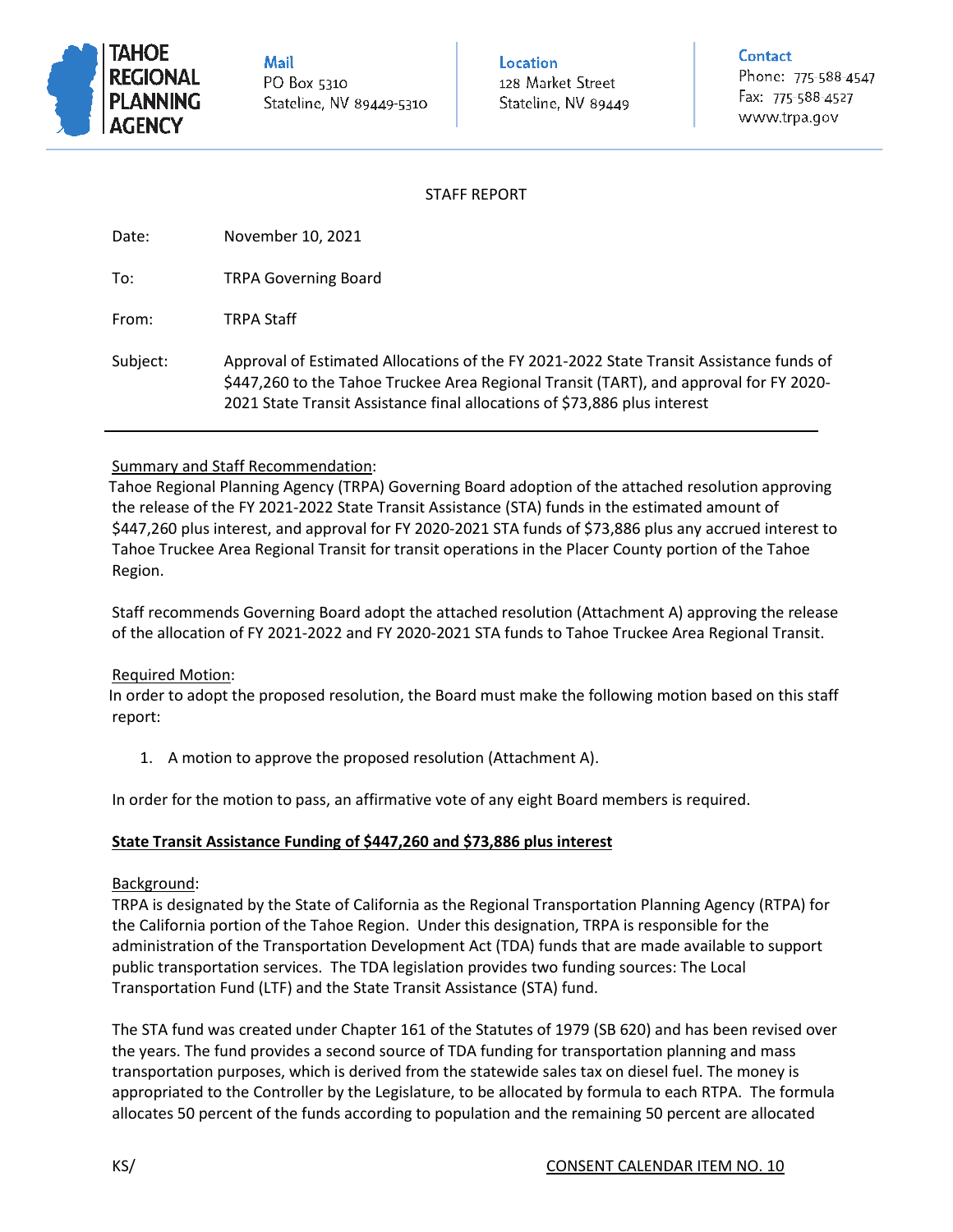according to operator revenues from the prior year. STA allocations are deposited in each RTPA's state transit assistance fund.

On August 1, 2020, the California State Controller's Office notified TRPA that the final estimated available allocation was for \$968,999. TRPA staff determined that Placer County was eligible for \$447,260, and notified Tahoe Truckee Area Regional Transit (TART), the transit operator for the Tahoe Region of Placer County, of their funding allocation. TART has submitted a claim package to TRPA (available at [https://www.trpa.gov/wp-content/uploads/TART-TDA-Claim-Application-FY22.pdf\)](https://www.trpa.gov/wp-content/uploads/TART-TDA-Claim-Application-FY22.pdf), to request the funding for Placer County. TRPA staff has reviewed the claim and found it to be consistent with the TDA rules and regulations, and also consistent with the goals and policies of the Regional Transportation Plan. The Transportation Development Act findings of Subsection 6754(a) and (b) have been made as identified in the Resolution. The TART STA claim will be forwarded to the El Dorado County Auditor Controller's Office for release of funds once the allocation is approved.

The breakdown of the estimated funds to be allocated are as follows:

| STA Allocation (99313) Fund                      | \$916,128.00 |
|--------------------------------------------------|--------------|
| STA Direct Allocation (99314) Fund (TTD only)    | \$52,871.00  |
| <b>TRPA's Final Estimated Allocation</b>         | \$968,999.00 |
| TART - Placer County (99313) (48.82%)            | \$447,260.00 |
| TTD- South Shore Transit System (99313) (51.18%) | \$468,868.00 |
| TRPA's Final 99313 Allocation                    | \$916,128.00 |
| <b>TART-Placer County:</b>                       | \$447,260.00 |
| TTD- South Shore Transit System:                 | \$521,739.00 |
| Total:                                           | \$968,999.00 |

Additionally, the California State Controller's Office notified TRPA of an increase in FY21 STA funding, which Placer County will receive pending authorization by the TRPA Governing Board:

FY 2020-2021 STA additional funds to Placer County: \$73,886 (plus interest)

#### Issues/Concerns:

The proposed allocation of STA funds to Tahoe Truckee Area Regional Transit does not have any known issues or concerns.

#### Regional Plan Compliance:

The proposed allocation of funds complies with all requirements of the State of California TDA rules and regulations and will help to further the objectives of the TRPA Regional Plan Goals and Policies.

#### Contact Information:

If there are any questions regarding this agenda item, please contact Kira Smith at (775) 589-5236 or ksmith@trpa.gov.

#### Attachment:

A. Resolution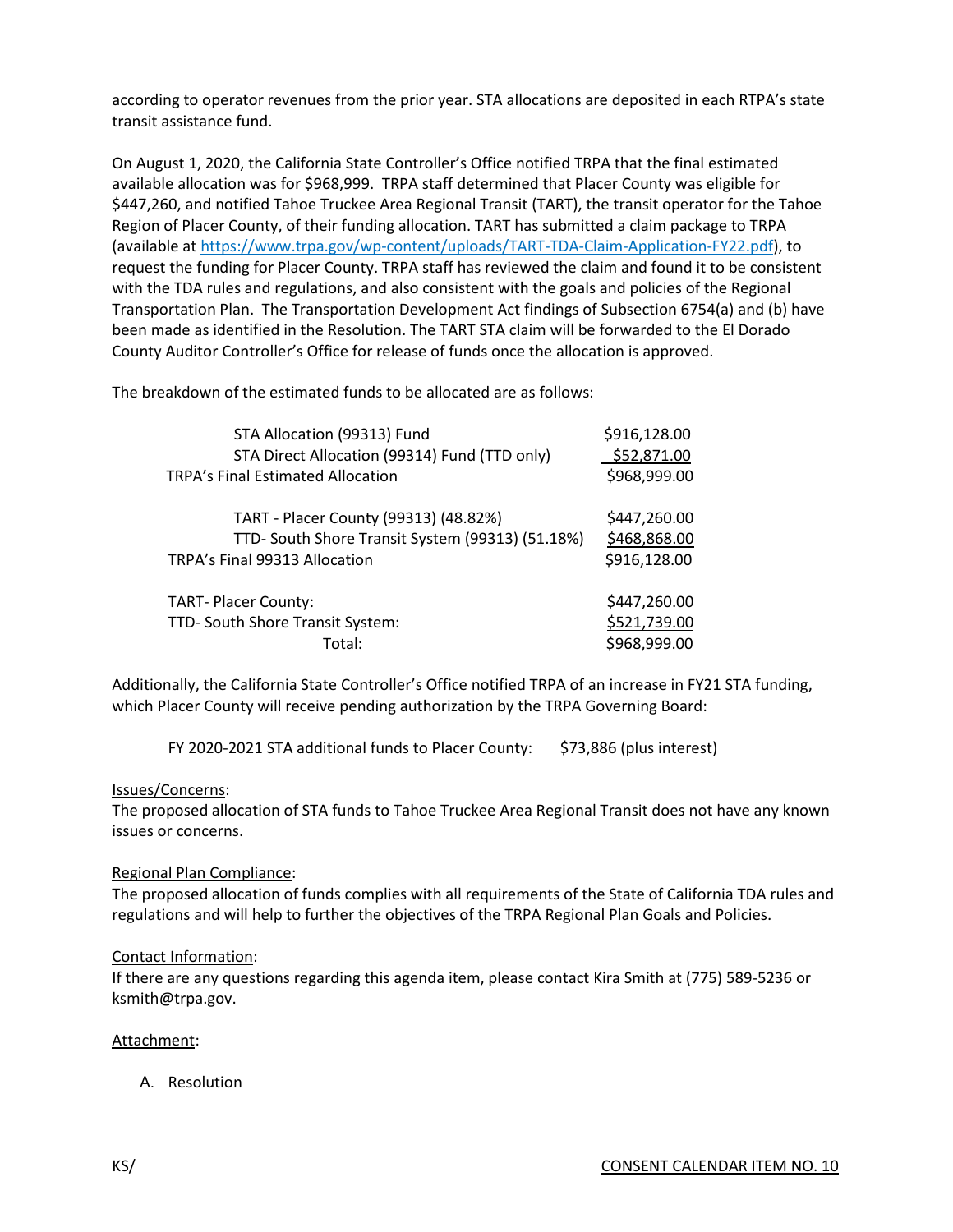Attachment A

Resolution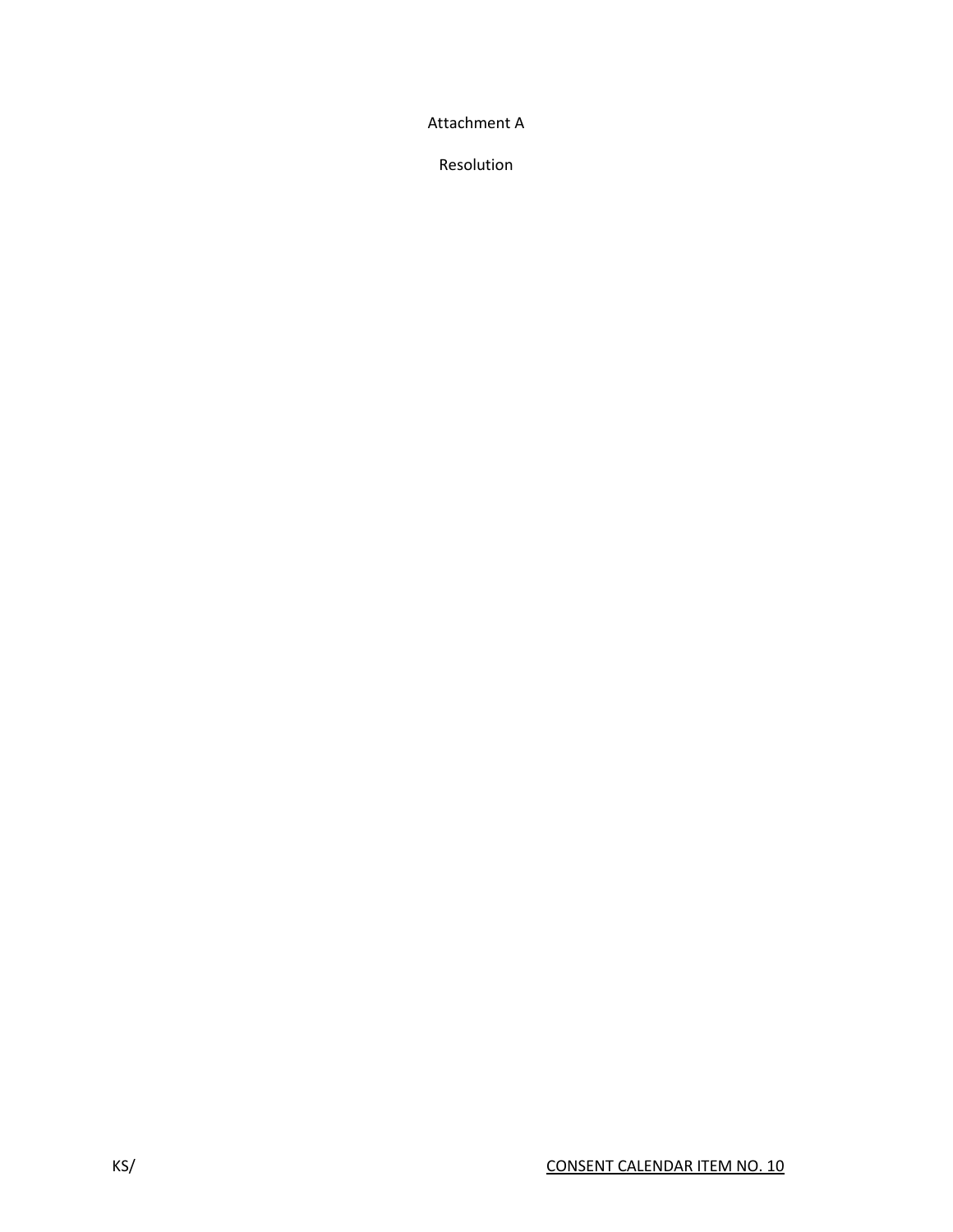# TAHOE REGIONAL PLANNING AGENCY TRPA RESOLUTION NO. 2021 -

A RESOLUTION APPROVINGTHE ALLOCATION OF FY 2021-2022 STATE TRANSIT ASSISTANCE FUNDS OF \$447,260 AND FY 2020-2021 STATE TRANSIT ASSISTANCE FUNDS OF \$73,886 TO TAHOE TRUCKEE AREA REGIONAL TRANSIT FOR TRANSIT OPERATIONS IN THE PLACER COUNTY PORTION OF THE TAHOE REGION

WHEREAS, the Tahoe Regional Planning Agency (TRPA) is designated by the State of California as the Regional Transportation Planning Agency (RTPA) for the California portion of the Tahoe Region, and is responsible for allocating State Transit Assistance (STA) for the Tahoe Region; and

WHEREAS, the STA fund is a discretionary fund and may be allocated at the discretion of the Regional Transportation Planning Agency for public transportation purposes; and

WHEREAS, there are STA funds in the amount of \$968,999 available to eligible claimants in the Tahoe Region for FY 2021-2022; and

WHEREAS, there are additional STA funds in the amount of \$73,886 available to Placer County for FY 2020-2021 pending approval by the Placer County Board of Supervisors; and

WHEREAS, TRPA has received a claim for STA funds from Tahoe Truckee Area Regional Transit for \$447,260, to provide transit services through the Placer County area of the Tahoe Region; and

WHEREAS, the required findings of the Transportation Development Act Rules and Regulations Article 5, Section 6754 are made as follows:

Subsection 6754 (a):

- 1. The claimant's proposed expenditures are in conformance with the Regional Transportation Plan
- 2. The level of passenger fares and applied local funds is sufficient to enable the transit claimant to meet the fare revenue requirements applicable to the claimant
- 3. The claimant is making full use of federal funds available under Urban Mass Transportation Act of 1964, as amended
- 4. The sum of the claimant's allocations from Local Transportation Funds and STA funds does not exceed the amount the claimant is eligible to receive during the fiscal year
- 5. Priority consideration was given to claims to offset reductions in federal operating assistance and unanticipated increased costs for fuel, to enhance existing public transportation services, and to meet high priority regional public transportation needs

Subsection 6754(b):

1. The operator has made a reasonable effort to implement any recommended productivity improvements